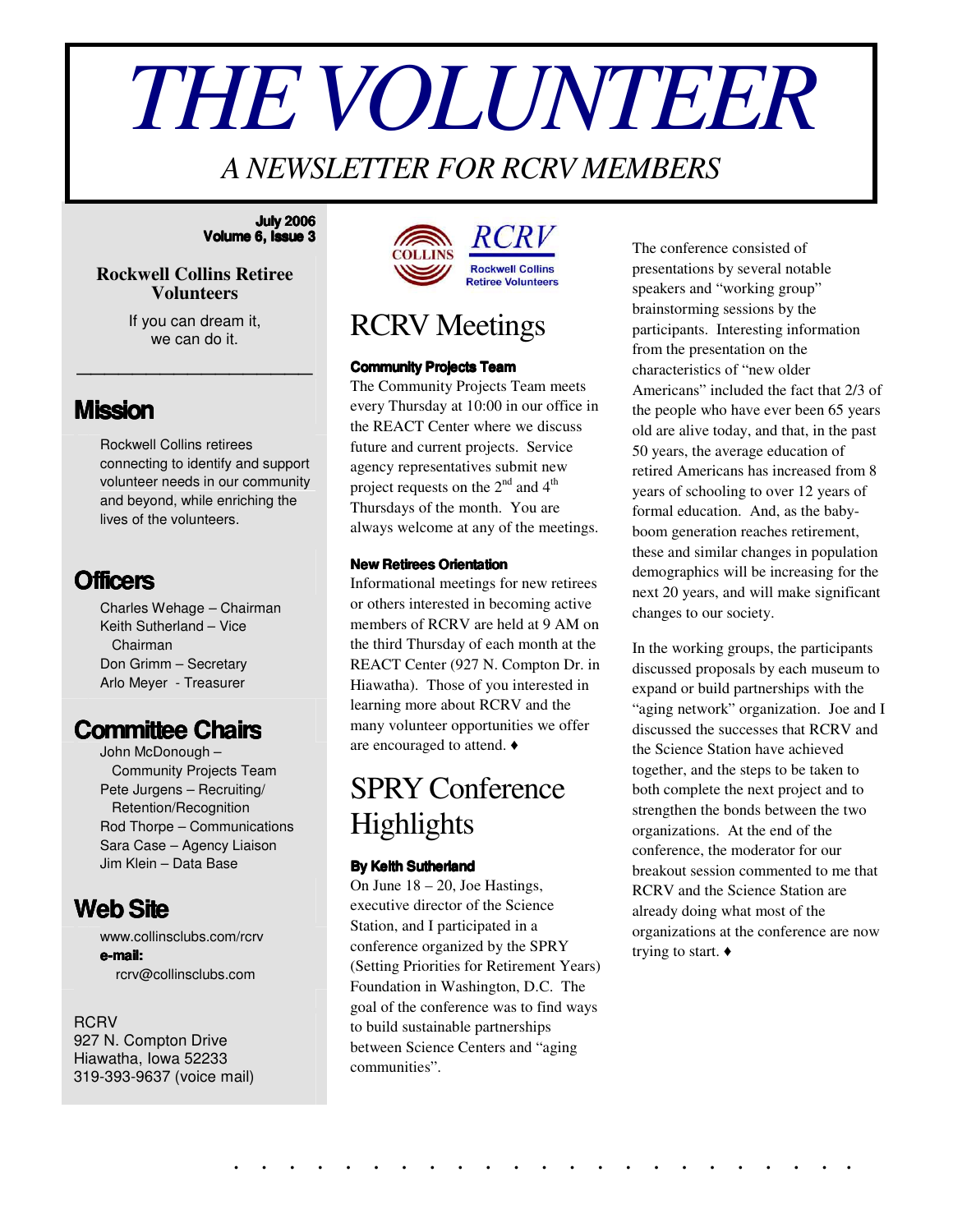# Four Oaks Bridge Needs Volunteers

The Four Oaks Bridge Intergenerational Center has 90 students signed up for their summer program which will run from June through August 16. Additional volunteers are needed in the following specific areas to help make the program more valuable for the participants:

- Music Lessons: Many of the kids are interested in learning to play musical instruments and additional instructors are needed from 9:30 - 11:30AM on Tuesdays and Thursdays.
- Direct care volunteers: These volunteers would participate in games with youth, reading, homework help and being good role models.
- Cub Scout Helpers: The cub scout program involves over 25 children and additional help is needed during their weekly meetings from 10:30 – 11:30 AM Wednesdays.
- Mentoring: These volunteers would be paired up with a child and do oneon-one activities to provide individual attention and improve communication skills.
- Read Naturally and Math tutors
- Lunch Helper: Provide assistance serving lunch from 11:30AM - 1PM.

The mission of The Four Oaks Bridge is to bring together people of all ages, races, and economic backgrounds in an environment of learning, whereby youth, seniors and working adults can connect and contribute through the arts, technology and other learning opportunities. The goal of the many and varied activities at the center is help build bridges across the generations, and provide forums and safe places for youth, adults and seniors to use their differences as advantages, to recognize their similarities and to learn from each other. Seventy five youth are currently participating in these activities.

If you are interested in volunteering for this very valuable program please stop by the center at 2100 1st Ave. NE or call them at 247-4834.  $\triangleleft$ 

# RSVP Management Change

Sarah Case recently announced her resignation as Executive Director of the Retired Senior Volunteer Program and has accepted a position as Director of Volunteer Services at The Hospice of Mercy. She has been a member of the Board of RCRV in charge of agency liaison and will continue in that role.

Angela Berns has been named to replace Sarah as Executive Director of RSVP and has also been elected to the board of RCRV. Angela was a financial analyst at MCI prior to joining RSVP and has been a long-time volunteer in the Cedar Rapids Community.



Sarah Case and Angela Berns (left to right)

### St Luke's Rehabilitation **Services**

RCRV has been affiliated with the St. Luke's Hospital Rehabilitation Services department for several years providing various types of volunteer services. Denise Walker who is the Community Relations Representative for Rehab Services is an active member of the RCRV Board of Directors.

St Luke's recently announced a \$39.5 million major construction program that will include expanding and remodeling the Rehab Services Department and moving it to the 6th floor of the hospital. The Rehab services unit also recently achieved a three year Certification Accreditation of Rehabilitation Facilities (CARF) by the national Rehabilitation Accreditation Commission. In addition, CARF has named St. Luke's as the first rehab program in the state of Iowa to receive the CARF Inpatient Rehabilitation Stroke Specialty Program accreditation. There are only four programs with this accreditation in the country.

31% of the St. Luke's Rehab patient treatments in 2005 were the result of stroke impairment. The Rehab services group has a very informative presentation about the risk factors, warning signs and treatment of strokes which can be scheduled for groups that may have an interest by calling 369-  $8251.$   $\triangleleft$ 



RCRV members Keryl Hamilton and Helen Potthoff painting playground markings at the Heart of Iowa Mother and Child Recovery Center in Cedar Rapids.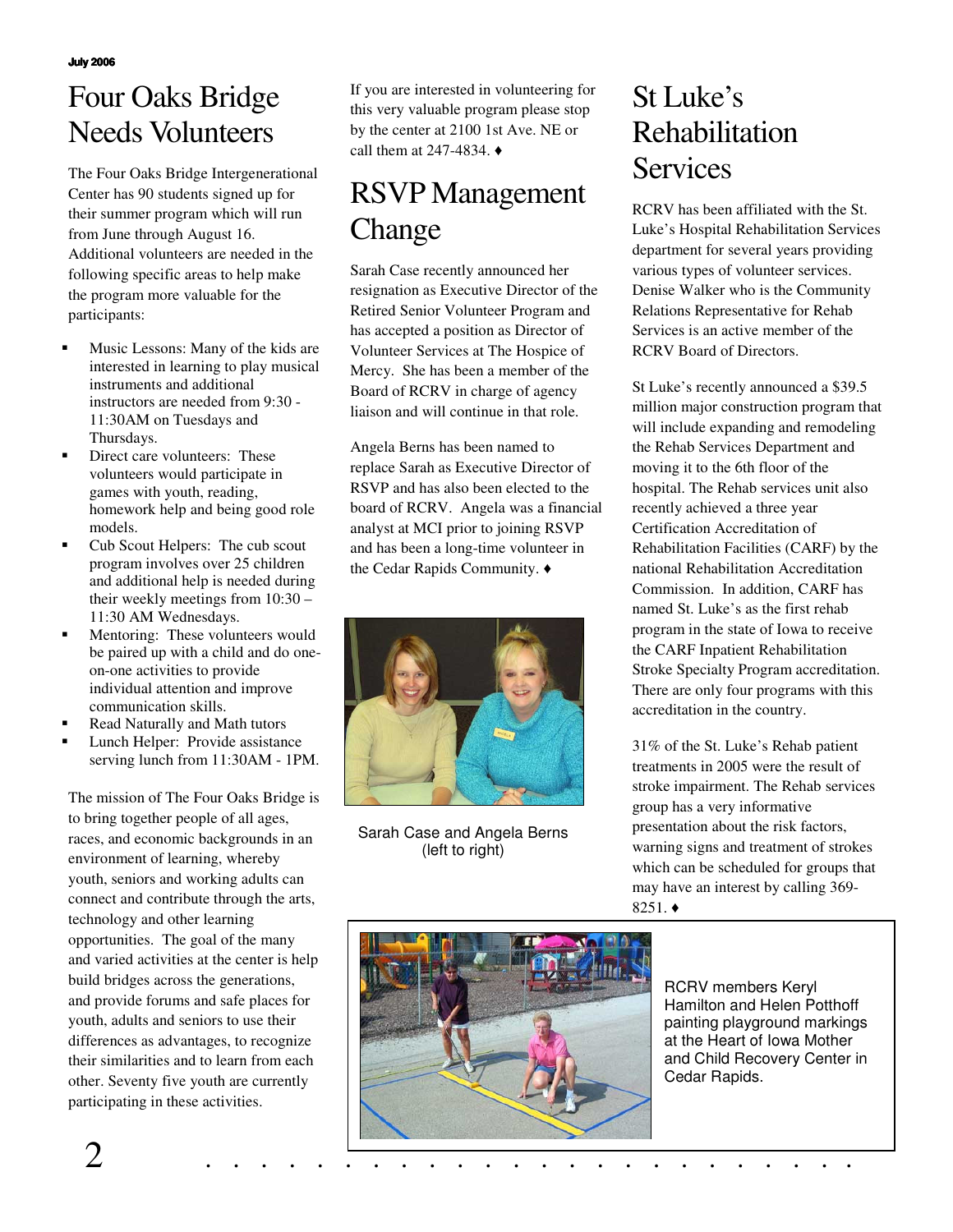**July 2006**

# Governor's Volunteer Award Program

RCRV has once again been awarded the annual Governor's Volunteer Award in ceremonies held on June 14, 2006. RCRV was nominated for the group award this year by the Cedar Rapids Community School District for our outstanding volunteer efforts throughout the District over the past year.

Four RCRV members also received individual awards for their outstanding volunteer service. These individual awards were presented to John McDonough, Pete Jurgens and Fred Rogers for their work with the Senior Health Insurance Information Program and to Rod Thorpe for his work with the Retired Senior Volunteer Program.

The Governor's Volunteer Award program was established in 1982 by the Governor's Office for Volunteerism to honor and recognize the commitment, service and time that volunteers contribute each year to Iowa's state agencies and partnering organizations.

# Collins Retirees Potluck Meetings

The Collins Retirees Potluck Group meets the third Tuesday of the month at the United Methodist Church, 302 33rd St. NE at noon for a potluck lunch and program. Upcoming programs are:

- July Shams and Scams presented by TRIAD.
- August The meeting will be held at the **COLLINS REC CENTER** and will feature Mary Hanley playing the violin and speaking about her recent trip to the Philippines.
- September Darlene Schmidt from the Community Health Free Clinic.
- October Silent auction. ♦



Chairman Chuck with Lt. Governor Sally Pederson



Governor's Award recipients L-R Rod Thorpe, Chuck Wehage, Pete Jurgens, John McDonough



RCRV attendees with Lt. Governor Sally Pederson

### RCRV Membership

The **active** membership roster of RCRV has continued to grow and we now have over 140 active members participating in various volunteer activities throughout the community. In order to become an **active** member and thereby partake of the many benefits it is necessary to fill out and submit a member registration form. The form may be obtained by calling the office at 319-393-9637 or from our website at [www.collinsclubs.com/RCRV](http://www.collinsclubs.com/rcrv/) then clicking **Become** an active RCRV [member\\_by\\_registering\\_with\\_RSVP.](http://www.stlukescr.org/body.cfm?id=358)

Be sure to check the RCRV box when filling out the form. Sign up can also be achieved by attending one of the Community Projects Team meetings or New Retirees Orientation Meetings noted above.

### Festival of Trees

RCRV has agreed to provide volunteer services again this year for the St. Luke's Auxiliary's Festival of Trees. RCRV will provide assembly, take down and storage crews for the exhibit which will take place in the US Cellular Center November 16 - 19. Assembly work dates for RCRV will be November 14 and 15.

Darcy Honick from The St Luke's Auxiliary was the main speaker at the June RCRV Board of Directors meeting. She provided details about this year's festival and the importance of the event as a funding source for St. Luke's Hospital. She also expressed appreciation to RCRV for our assistance in making the event a success. Over the

past sixteen years the festival has enabled the auxiliary to pledge over \$1.3 million to the hospital for various projects.

The vision of the St. Luke's Auxiliary is to be



Darcy Honick from The St Luke's Auxiliary

a leader in volunteer resources and health promotion for Eastern Iowa. With a membership representing all sectors of the community, the auxiliary fulfills its mission by creating and expanding community networks, partnerships and collaborative efforts. The Auxiliary has many volunteer needs for their varied activities so if you have few hours to spare for this important group contact them at 319-369-7213.  $\triangleleft$